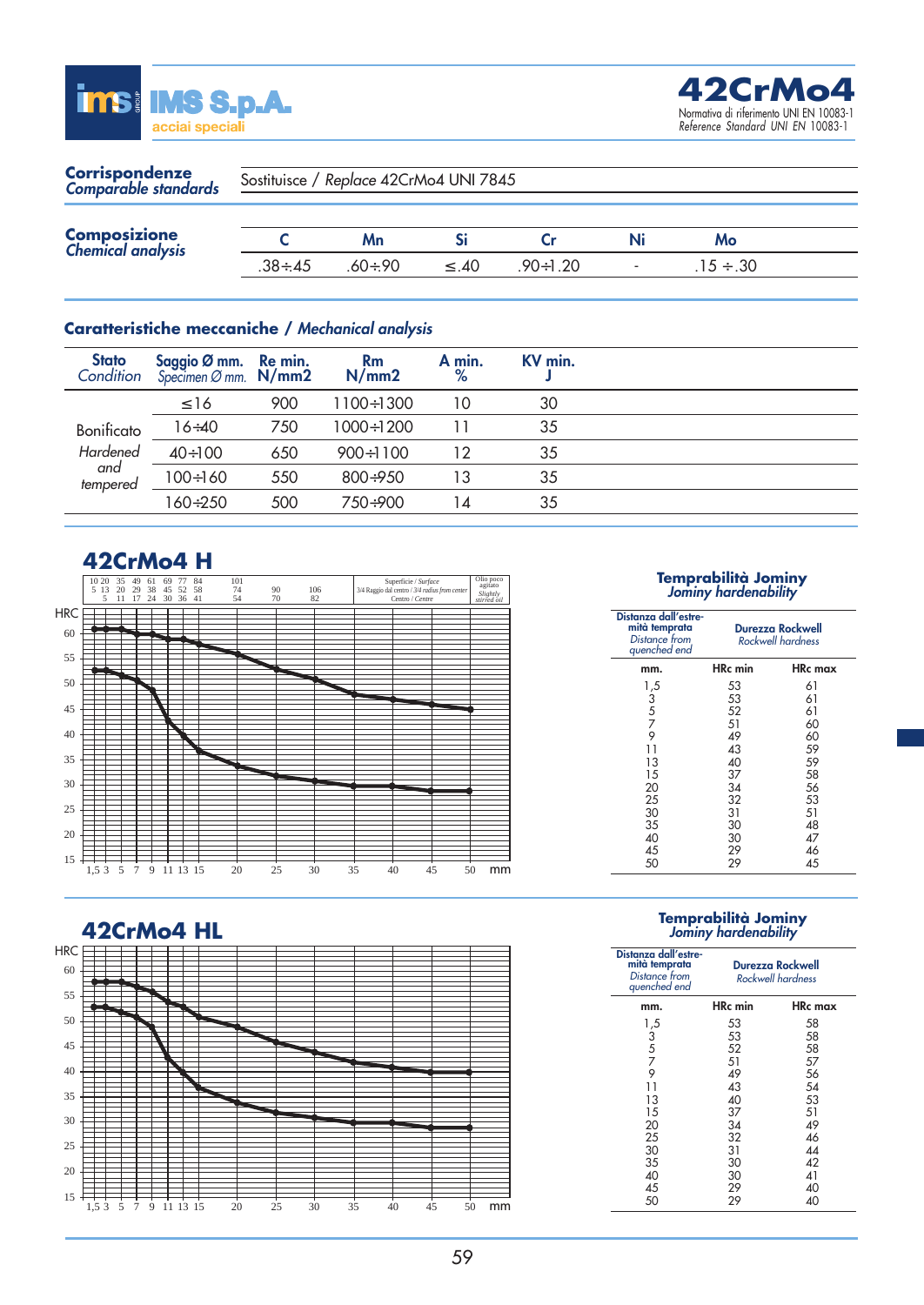## **42CrMo4**

## **42CrMo4 HH**



# **Temprabilità Jominy** *Jominy hardenability*

| Distanza dall'estre-<br>mità temprata<br>Distance from<br>quenched end | <b>Durezza Rockwell</b><br>Rockwell hardness |                |
|------------------------------------------------------------------------|----------------------------------------------|----------------|
| mm.                                                                    | <b>HRc</b> min                               | <b>HRc</b> max |
| $\frac{1}{3}$<br>5<br>7                                                | 56                                           | 61             |
|                                                                        | 56                                           | 61             |
|                                                                        | 55                                           | 61             |
|                                                                        | 54                                           | 60             |
| 9                                                                      | 52                                           | 60             |
| 11                                                                     | 48                                           | 59             |
| 13                                                                     | 46                                           | 59             |
| 15                                                                     | 44                                           | 58             |
| 20                                                                     | 41                                           | 56             |
| 25                                                                     | 39                                           | 53             |
| 30                                                                     | 38                                           | 51             |
| 35                                                                     | 36                                           | 48             |
| 40                                                                     | 36                                           | 47             |
| 45                                                                     | 35                                           | 46             |
| 50                                                                     | 34                                           | 45             |